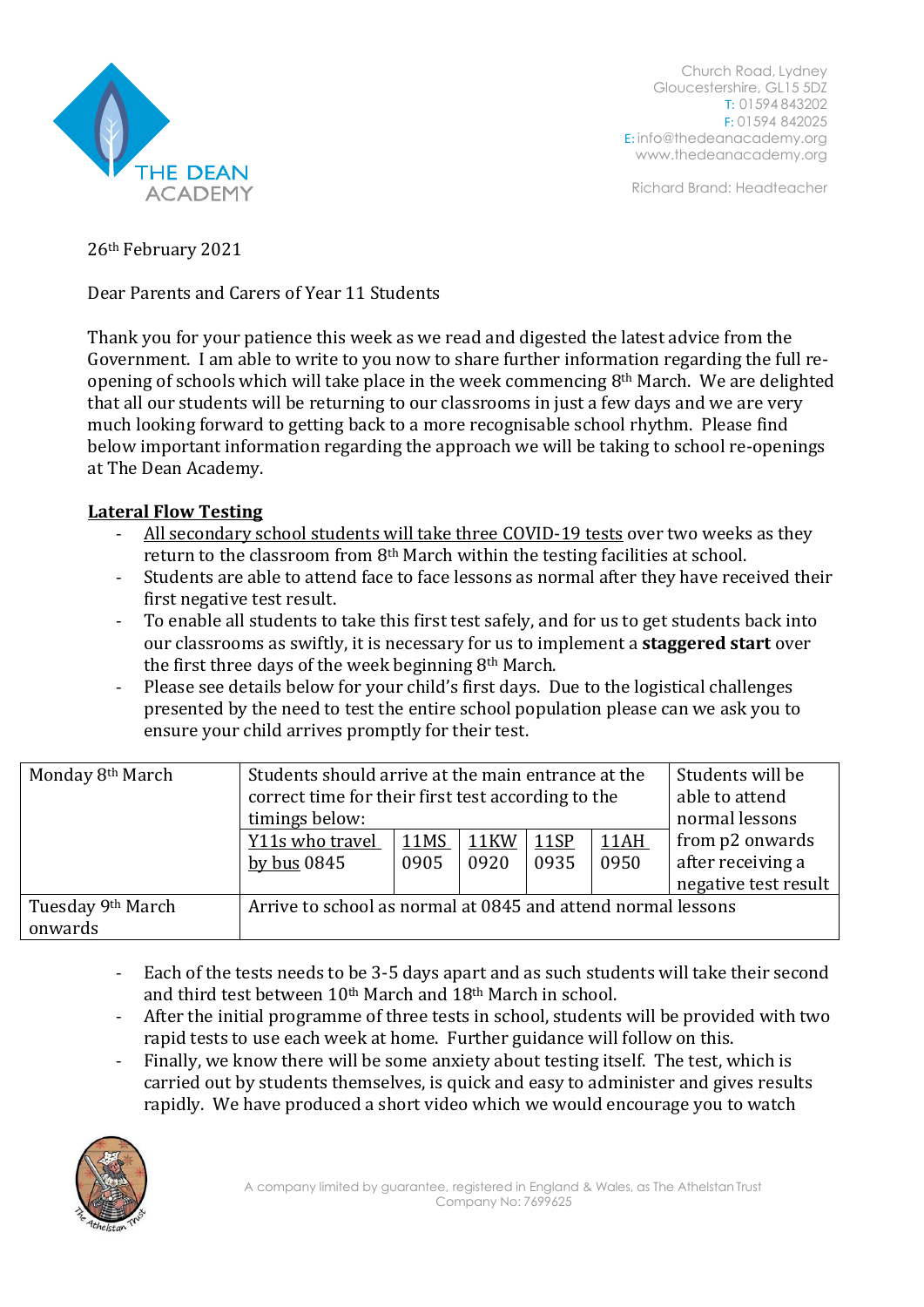

Church Road, Lydney Gloucestershire, GL15 5DZ T: 01594 843202 F: 01594 842025 E: [info@thedeanacademy.org](mailto:info@thedeanacademy.org) [www.thedeanacademy.org](http://www.thedeanacademy.org/)

Richard Brand: Headteacher

with your child. We hope that seeing what is involved in this process before coming in to school will help to ease any nerves. Please use this link for the video [https://videos.files.wordpress.com/KzQ6B2kW/covid-19-testing\\_hd.mp4](https://videos.files.wordpress.com/KzQ6B2kW/covid-19-testing_hd.mp4)

\* Please note that lateral flow testing is voluntary, and we require consent. It is really encouraging to see that consent has been given for the overwhelming majority of our young people – if you have not yet done so please indicate consent [using this form.](https://forms.office.com/Pages/ResponsePage.aspx?id=bwmcfx5OQkyVKi6ApblT_Q5Rctbf-D9NmRWwSfV3aPhUNFFUNk1ZWkpIWTdXTEpOQ1Y4NjNMSEpCNy4u) If you've previously given consent you do not need to do it again, but if you have given but now wish to withdraw consent that can be done using this form.

## **Enhanced safety measures including face coverings**

From 8th March all staff and students in secondary schools are advised to wear face coverings in all areas, including classrooms, where social distancing cannot be maintained and as a temporary extra measure.

We know that a small number of students are exempt from wearing face coverings for medical reasons and we will continue to support these students. However, all other students will be expected to wear face coverings at all times when indoors at The Dean Academy from Monday 8th March. The government will review this instruction at Easter, and we will communicate further.

The safety measures which we established at the academy, and students became familiar with, from September to December which include the bubble system, separate entrances/exits, reduced movement around site and regular hand sanitizing will remain in place.

## **Standards**

Please also note that students will be expected to return to school in full uniform. It is important that we set, and hold ourselves to, high standards when school re-opens despite the significant challenges, we have faced due to Covid-19. If you are unsure of the expectations around uniform, please see our website [\(https://thedeanacademy.org/uniform/\)](https://thedeanacademy.org/uniform/) which also details where uniform can be purchased. Should you have any difficulty in ensuring your child has access to full uniform please contact us as we can help. Again, please do not wait until your child returns to school to reach out. On arrival, if any child does not have full uniform, we will make available to them shoes/a blazer until they can be purchased. All loaned uniform is washed and meets our high expectations around COVID safety.

## **Buses**

For students who use school transport please be reminded of the guidance that we need students to follow when taking the bu[s https://thedeanacademy.org/wp](https://thedeanacademy.org/wp-content/uploads/2021/02/School-Bus-Timetable-2020-2021.pdf)[content/uploads/2021/02/School-Bus-Timetable-2020-2021.pdf](https://thedeanacademy.org/wp-content/uploads/2021/02/School-Bus-Timetable-2020-2021.pdf)